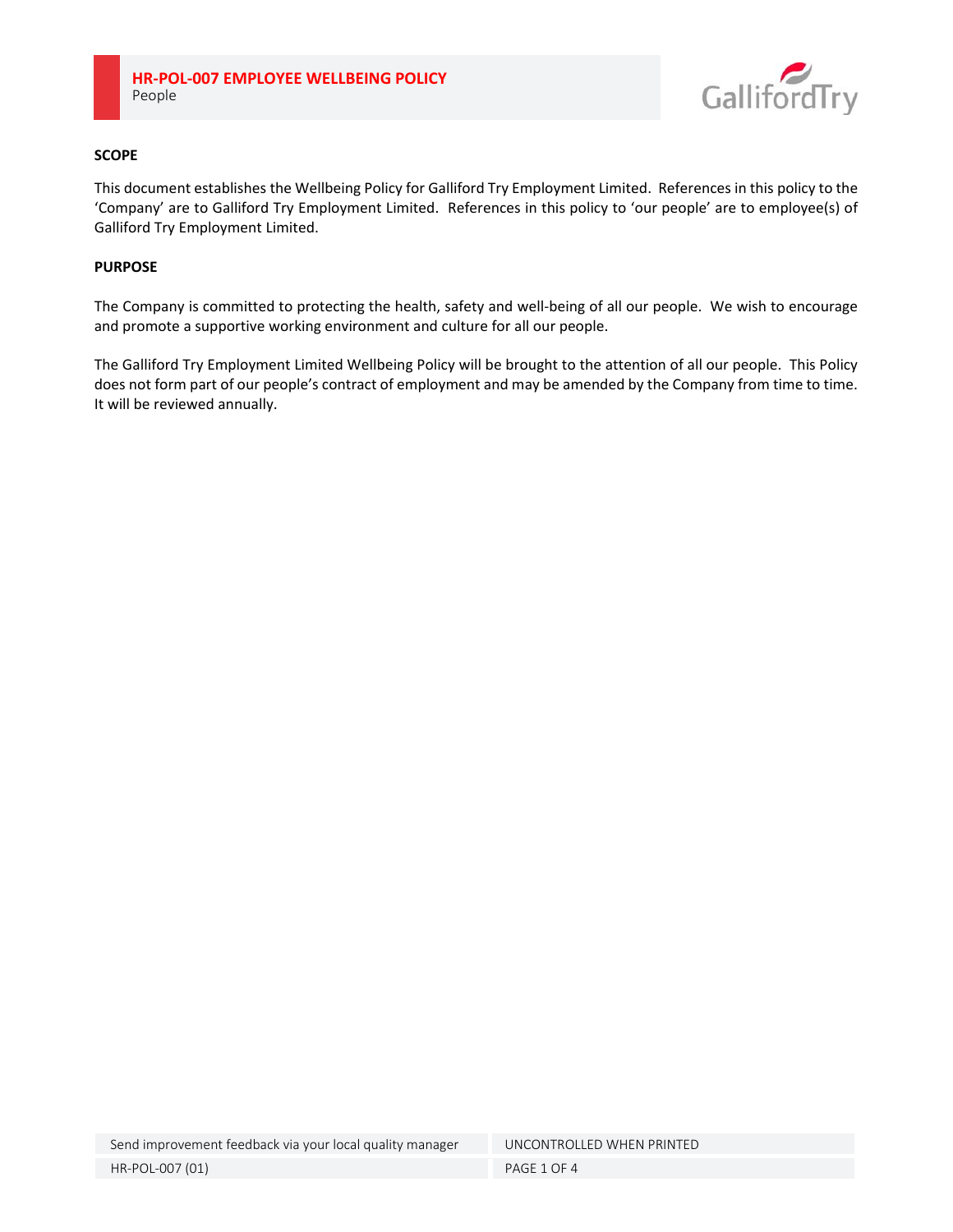

### **WELLBEING POLICY**

### **1. General Principles**

 We place a high value on maintaining a healthy and safe working environment for all our people and recognise our duty of care extends to both the physical and mental health of our people. We have put in place a number of initiatives to help identify, avoid and alleviate any health concerns our people may have:

- Promoting a culture of encouragement, participation and open communication;
- Increasing awareness and understanding of the causes of illnesses such as work-place stress and ways of combating it;
- Assisting our people in managing stress in themselves and others;
- Promoting a workplace where harassment, bullying and victimisation is not acceptable;
- Providing appropriate confidential support for those suffering from stress, in the form of support from HR and line management, referral to occupational health and the Employee Assistance Programme Helpline.

# **2. Our People**

- 2.1 All of our people have a duty to themselves and others to minimise ill health by behaving responsibly, acting reasonably and reporting any health concerns to their manager.
- 2.2 Our people can help themselves by:
	- Ensuring there is effective communication between themselves and management and team members and cooperate with any advice or support that is given;
	- Regularly reviewing their objectives and priorities;
	- Ensuring effective time management by monitoring working hours, overtime, workloads and travel schedules and using their holiday entitlement; and
	- Supporting the Galliford Try Employment Limited Equality, Diversity and Inclusion Policy and the Galliford Try Employment Limited Anti‐harassment and Bullying Policy.

# **3. Managers**

 Managers have a responsibility to:

- Participate in the culture of open communication and encouragement, and provide opportunities for team members to contribute ideas especially in planning and organising their own jobs;
- Prioritise tasks and effectively plan and allocate workloads;
- Be aware of/seek to identify early signs of stress in team members and seek timely guidance from your HR contact who may seek input from the occupational health provider (some indicators might be drop-off in performance, increased sickness absence, irritability etc. - this list is not exhaustive and concerns should be addressed to your HR contact); and
- Conduct effective back to work interviews to seek to identify underlying reasons for absence where possible.

# **4. Stress – General**

There are three key areas to consider when dealing with stress as detailed below: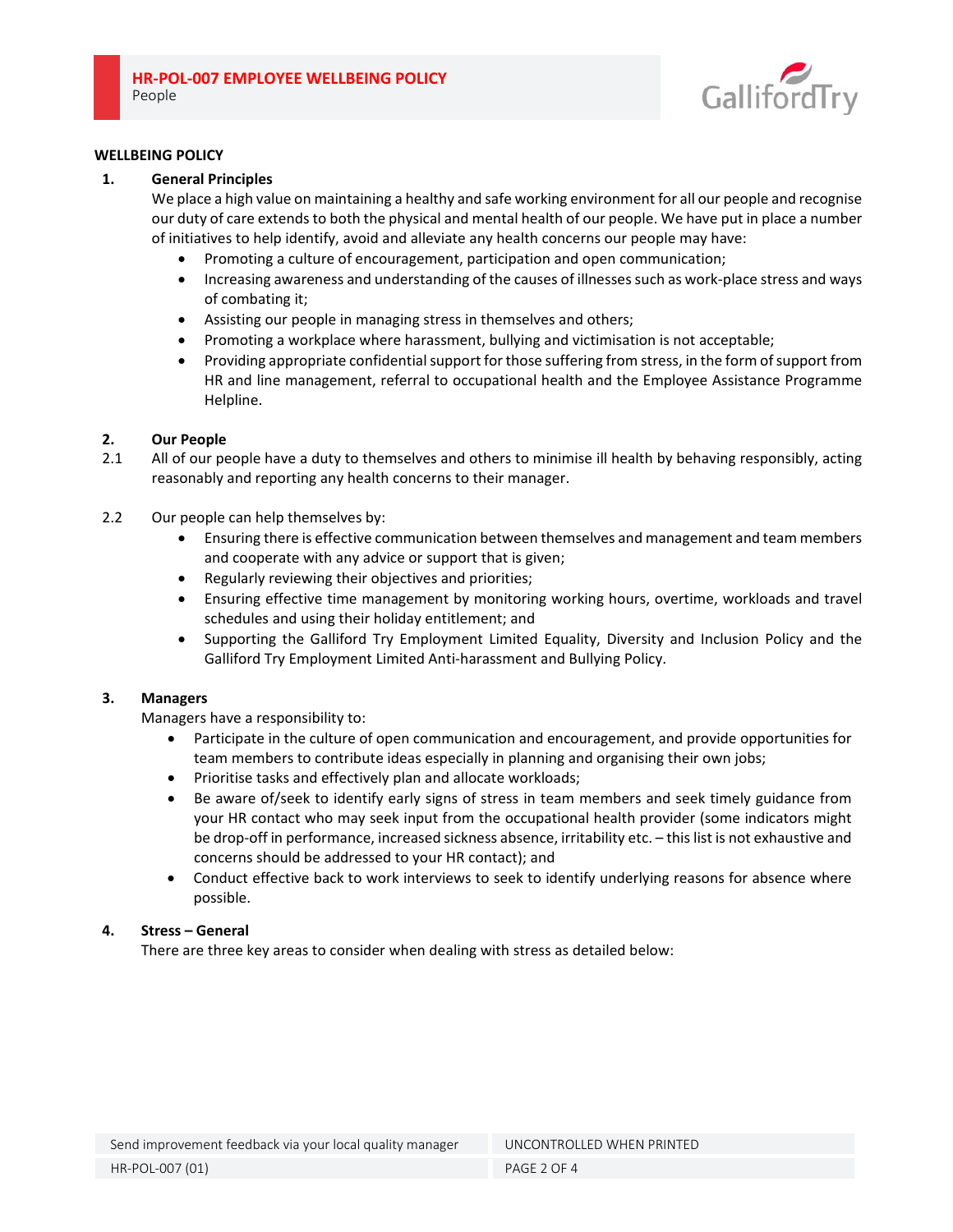

# 4.1 **Identifying the source of the stress**

 The Health and Safety Executive define stress as "the adverse reaction people have to excessive pressure or other types of demand placed on them". There is an important distinction between the beneficial effects of reasonable pressure and challenge (which can be stimulating, motivating and satisfying) and undue stress, which results when pressure becomes excessive and can be detrimental to health. We recognise triggers of stress and the capacity to deal with stress will vary from person to person and individuals will react to similar situations in different ways. When stress has been identified, there are a number of actions that managers should consider in order to eliminate the stress:

- Ensure employees are matched to jobs i.e. compatible with individual's needs and capabilities, and targets are reasonable and sustainable;
- Equip employees with the necessary skills, information, training and resources to do their job;
- Ensure our people are treated consistently and fairly;
- Ensure good two-way communication and feedback, particularly during times of change (e.g. regular team briefings, notice boards, email);
- Ensure any changes within the Company are managed properly;
- Encourage a supportive organisational climate so that our people don't feel awkward about admitting difficulties;
- Employees should be informed of the services available to them (e.g. the confidential Employee Assistance Programme and the ability to speak to someone from HR);
- Self-development issues should be incorporated into career appraisals; and
- Tasks and responsibilities should be well defined.

# 4.2 **Risk Assessment/Analysis**

Where appropriate, a risk assessment of stress in the workplace will be carried out by a manager responsible for Health and Safety in conjunction with the Occupational Health provider and/or the HR Team.

# 4.3 **Equipping people to deal with stress more effectively**

 Various policies and training courses have been developed by HR to alleviate stress at work and at home. For example:

- Galliford Try Employment Limited Grievance Policy
- Galliford Try Employment Limited Flexible Working Policy
- Employee Assistance Programme

# **5. Treating the Effects of Stress**

 Rehabilitation and recovery will be supported by the Company and the following are some of the support routes currently available:

- Counselling via the confidential Employee Assistance Programme;
- Return to work interviews;
- Follow up interviews; and
- Performance management

# **6. Procedure for resolving cases of stress at work**

6.1 If an employee feels that he/she is suffering from stress he/she should discuss this with his/her manager in the first instance, who will deal with the matter promptly and in the strictest confidence. If the employee feels unable to do so he/she should contact HR or speak to an independent adviser via the Employee Assistance Programme.